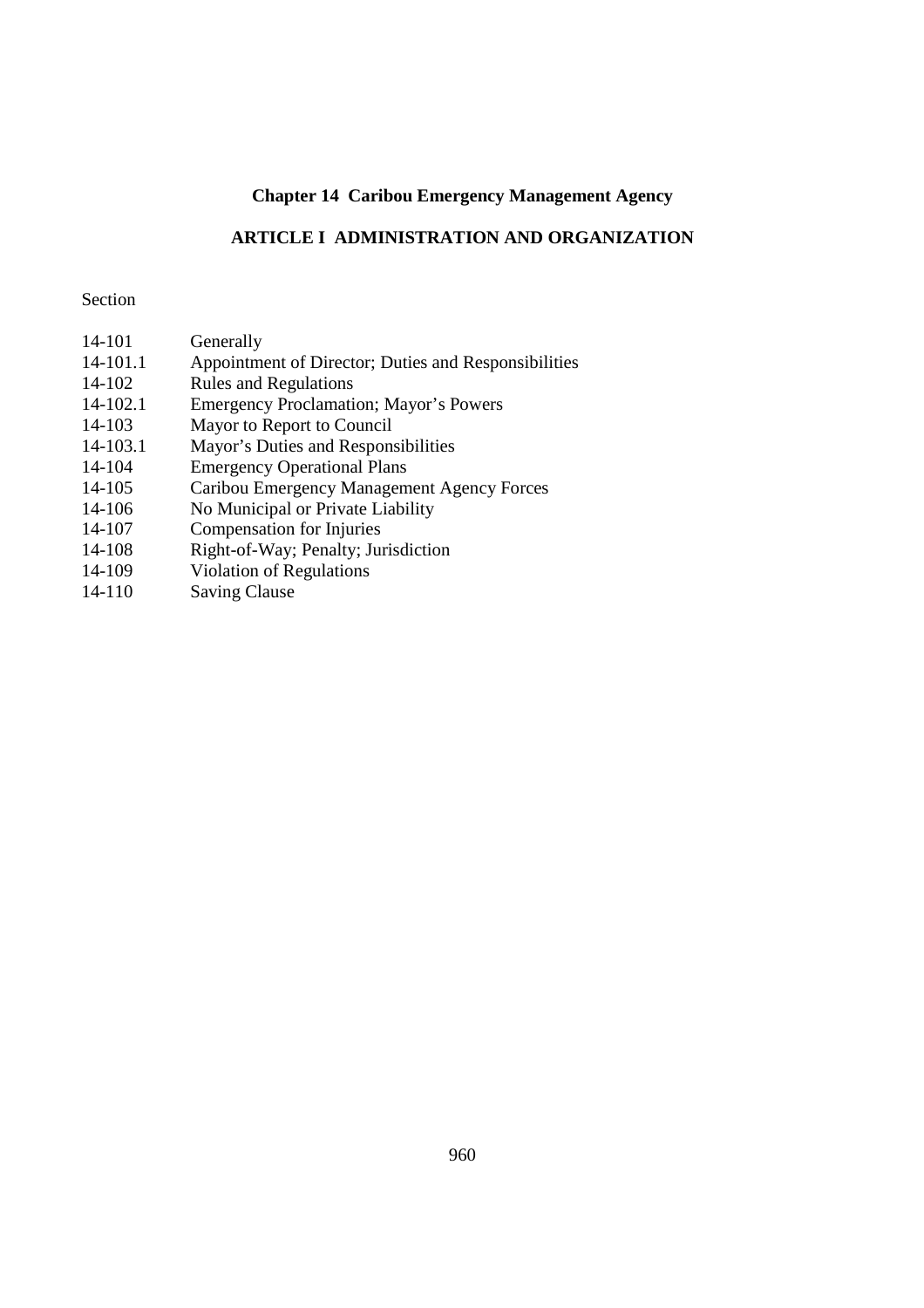## **Chapter 14 Caribou Emergency Management Agency**

## **ARTICLE I ADMINISTRATION AND ORGANIZATION**

### **Sec. 14-101 Generally**

(a) There is created a Caribou Emergency Management Agency in compliance and conformity with the provisions of Title 37-B MRSA Sec. 701 et seq., hereinafter referred to as the Agency.

(b) The City Manager shall be responsible for the Agency's organization, administration and operation. The City Manager may employ such permanent and temporary employees as he deems necessary and prescribe their duties.

(c) The City Council shall advise the City Manager and Director all matters of civil preparedness, review the existing operations organization to ascertain the Agency's ability to cope with its responsibilities and accept or reject, such rules and regulations submitted to it under Section 14-102 of this article.

#### **Sec. 14-101.1 Appointment of Director; Duties and Responsibilities**

The City Manager shall, with the consent and approval of the City Council, appoint a Director who shall coordinate the activities of all City departments, organizations and agencies for civil preparedness within the City and maintain liaison with other civil preparedness agencies, public safety agencies and have such additional duties and responsibilities as may be prescribed by the City Manager.

#### **Sec. 14-102 Rules and Regulations**

The Director shall prepare under the direction and control of the City Manager such policies as may be deemed necessary for the administration and operational requirements of the Agency, which policies must be approved by the City Council prior to becoming effective. The City Council shall accept, amend, or reject same.

#### **Sec. 14-102.1 Emergency Proclamation; Mayor's Powers**

The Mayor shall have the power and authority, after consultation with the City Council to issue a proclamation that an emergency exists under the conditions specified in Title 37-B MRSA Sec. 742. The proclamation may declare the fact that an emergency exists in any or all sections of the City. A copy of such a proclamation shall be filed within twenty-four (24) hours with the City Clerk.

(a) Notwithstanding the above, when consultation with the City Council would result in a substantial delay in an effective response in alleviating or preventing an emergency or disaster, the Mayor is authorized to take whatever actions are necessary to prevent the loss of life and property in the City.

(b) Whereas, the Caribou City Council is charged with the responsibility for the well being of citizens residing within said City; and

(c) Whereas, the Caribou City Council is in session only at special times, and when the Mayor is not available, they have empowered the City Manager, or in his absence the Director of Caribou Emergency Management Agency, with the authority to proclaim an emergency state for or within the said City should it exist.

#### **Sec. 14-103 Mayor to Report to Council**

 The Mayor and/or the Director shall be responsible to submit a full report to the City Council of actions taken as soon as the City Council can convene.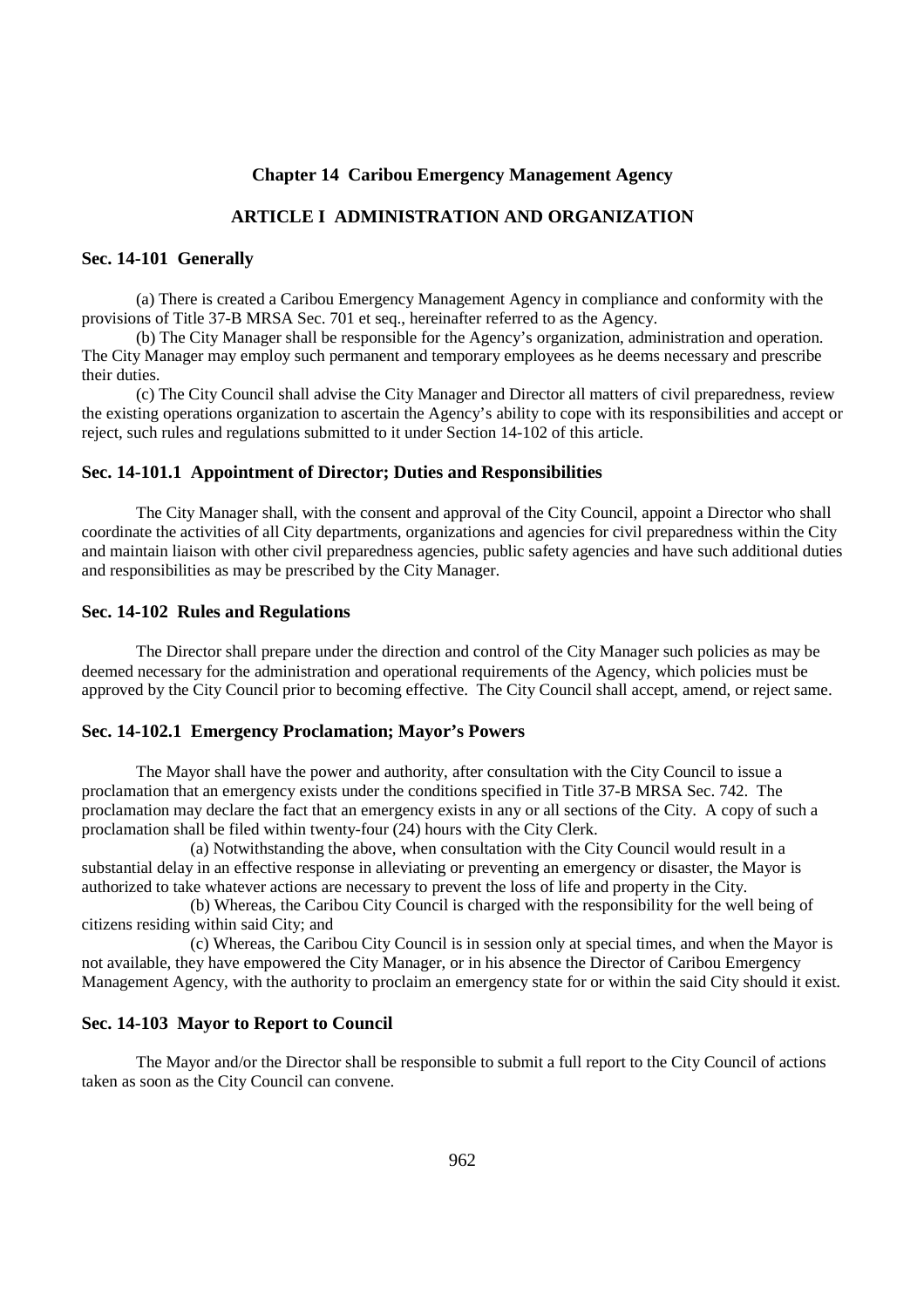## **Sec. 14-103.1 Mayor's Duties and Emergency Powers**

(a)During any period when an emergency or disaster exists or appears imminent, the Mayor or representative designated above may promulgate such regulations and to preserve critical resources within the purpose of this section. Such regulations may include but shall not be limited to the following:

(1) Regulations prohibiting or restricting the movement of vehicles or to facilitate the movement of persons from areas within or without the City.

(2) Regulations pertaining to the movement of persons from areas deemed hazardous to them.

(3) Such other regulations necessary to preserve public peace, health and safety. Nothing in this article shall be construed to limit the authority or responsibility of any department to proceed under powers and authority granted to them by State statute or City ordinance.

(b)The Mayor or Director shall be authorized to request aid and/or assistance from State or any other political subdivision of the State and shall render assistance to other areas or political subdivision under provisions of Title 37-B MRSA.

(c) It is further proclaimed and ordered that during the existence of said local emergency the powers, functions and duties of the emergency organization of this City shall be those prescribed by state law, by ordinances and resolutions of this City, and by the Caribou Comprehensive Emergency Management Plan, as approved by the City Council.

(d) The provisions of the above subsections will terminate at the ending of the declared emergency.

#### **Sec. 14-104 Emergency Operational Plans**

The City Manager will cause to be prepared an emergency operations plan for the City of Caribou which shall be submitted to the City Council for approval. Amendments to the operational plan shall be submitted to the City Council for approval.

It shall be the responsibility of all municipal departments and agencies to perform the functions assigned and to maintain their portion of the plan in a current state of readiness. The City plan shall be reviewed periodically by the Mayor in conjunction with all City department heads and the Director.

## **Sec. 14-105 Caribou Emergency Management Agency Forces**

"Caribou Emergency Management Agency Forces" shall mean the employees, equipment and facilities of all City departments and agencies, Boards and Commissions suitable for, or adaptable to civil preparedness and in addition it shall include all volunteer personnel, equipment and facilities contributed by, or obtained from volunteer persons and agencies.

## **Sec. 14-106 No Municipal or Private Liability**

Immunity from liability shall be set forth in Title 37-B MRSA Sec. 822.

#### **Sec. 14-107 Compensation for Injuries**

All members of the Caribou Emergency Management Agency Forces shall be deemed to be employees of the States when engaged in training for or on duty, and shall have the rights of State employees under the Workmen's Compensation Act and as specified in Title 37-B MRSA Sec. 823.